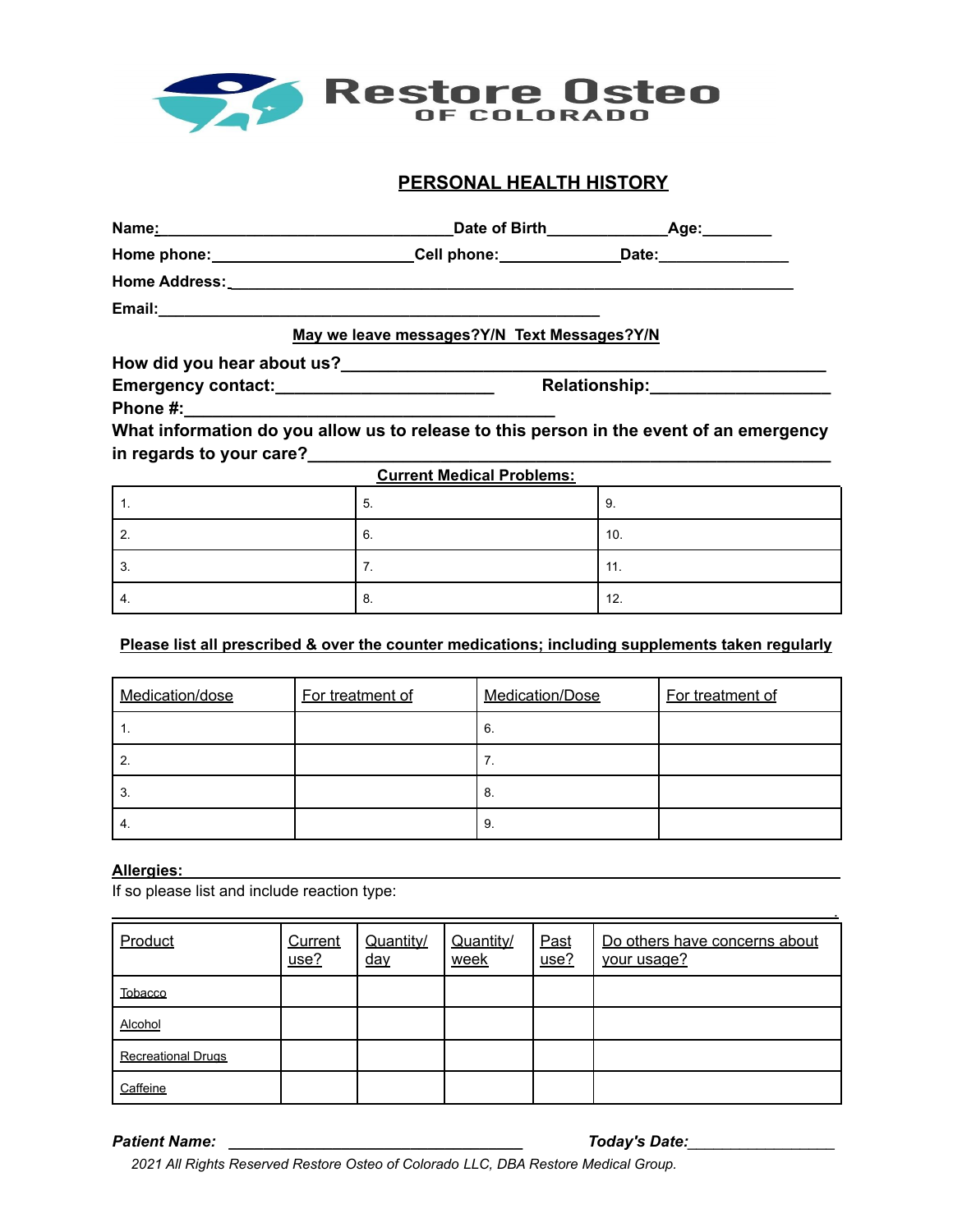

### **Preventive Health Please provide the dates:**

|                                         | Date: |                              | Date: |
|-----------------------------------------|-------|------------------------------|-------|
| PAP/Pelvic exam(women)                  |       | Tetanus vaccine (TD or TDAP) |       |
| Mammogram (women)                       |       | <b>Flu Vaccine</b>           |       |
| Colonoscopy                             |       | Pneumonia vaccine            |       |
| Test of stool for blood                 |       | <b>Shingles Vaccine</b>      |       |
| Rectal Prostate exam (Men)              |       | <b>Hepatitis A</b>           |       |
| <b>Prostate Specific Antigens (Men)</b> |       | <b>Hepatitis C</b>           |       |
| <b>Bone Density (DEXA)</b>              |       | <b>MMR</b>                   |       |
| Eye Exam                                |       | Gardasil (HPV)               |       |
| <b>Cardiovascular Stress Test</b>       |       | Other:                       |       |

## **What are your health goals for improving your overall health?**

## **Is there anything else that would be helpful for us to know about you:**

**Patient Signature: \_\_\_\_\_\_\_\_\_\_\_\_\_\_\_\_\_\_\_\_ Date: \_\_\_\_\_\_\_\_\_\_\_\_\_\_\_\_\_\_\_**

# **CONSENT TO X-RAY**

\_\_\_\_\_\_\_\_\_\_\_\_\_\_\_\_\_\_\_\_\_\_\_\_\_\_\_\_\_\_\_\_\_\_\_\_\_\_\_\_\_\_\_\_\_\_\_\_\_\_\_\_\_\_\_\_\_\_\_\_\_\_\_\_\_\_\_\_\_\_  $\mathcal{L}_\text{max} = \mathcal{L}_\text{max} = \mathcal{L}_\text{max} = \mathcal{L}_\text{max} = \mathcal{L}_\text{max} = \mathcal{L}_\text{max} = \mathcal{L}_\text{max} = \mathcal{L}_\text{max} = \mathcal{L}_\text{max} = \mathcal{L}_\text{max} = \mathcal{L}_\text{max} = \mathcal{L}_\text{max} = \mathcal{L}_\text{max} = \mathcal{L}_\text{max} = \mathcal{L}_\text{max} = \mathcal{L}_\text{max} = \mathcal{L}_\text{max} = \mathcal{L}_\text{max} = \mathcal{$ 

\_\_\_\_\_\_\_\_\_\_\_\_\_\_\_\_\_\_\_\_\_\_\_\_\_\_\_\_\_\_\_\_\_\_\_\_\_\_\_\_\_\_\_\_\_\_\_\_\_\_\_\_\_\_\_\_\_\_\_\_\_\_\_\_\_\_\_\_\_\_

# **Adult Male:**

This consent form is a consent for X-Rays: I hereby authorize the performance of diagnostic X-Rays. The doctor has requested the X-Ray for further diagnostic purposes. At this time, I know of no other condition which the taking of X-Rays would further complicate.

**Signature: \_\_\_\_\_\_\_\_\_\_\_\_\_\_\_\_\_\_\_\_\_ Date:\_\_\_\_\_\_\_\_\_\_\_\_\_\_\_\_\_\_\_\_\_\_\_**

# **Adult Female:**

Regarding the possibility of pregnancy this is to certify that; to the best of my knowledge, I am **NOT** pregnant. The doctor has permission to perform diagnostic X-Rays. I am aware that taking X-Rays, particularly those involving the pelvis can be hazardous to an unborn child.

**Signature: \_\_\_\_\_\_\_\_\_\_\_\_\_\_\_\_\_\_\_\_\_ Date:\_\_\_\_\_\_\_\_\_\_\_\_\_\_\_\_\_\_\_\_\_\_\_**

*Patient Name: \_\_\_\_\_\_\_\_\_\_\_\_\_\_\_\_\_\_\_\_\_\_\_\_\_\_\_\_\_\_\_\_\_\_ Today's Date:\_\_\_\_\_\_\_\_\_\_\_\_\_\_\_\_\_*

*2021 All Rights Reserved Restore Osteo of Colorado LLC, DBA Restore Medical Group.*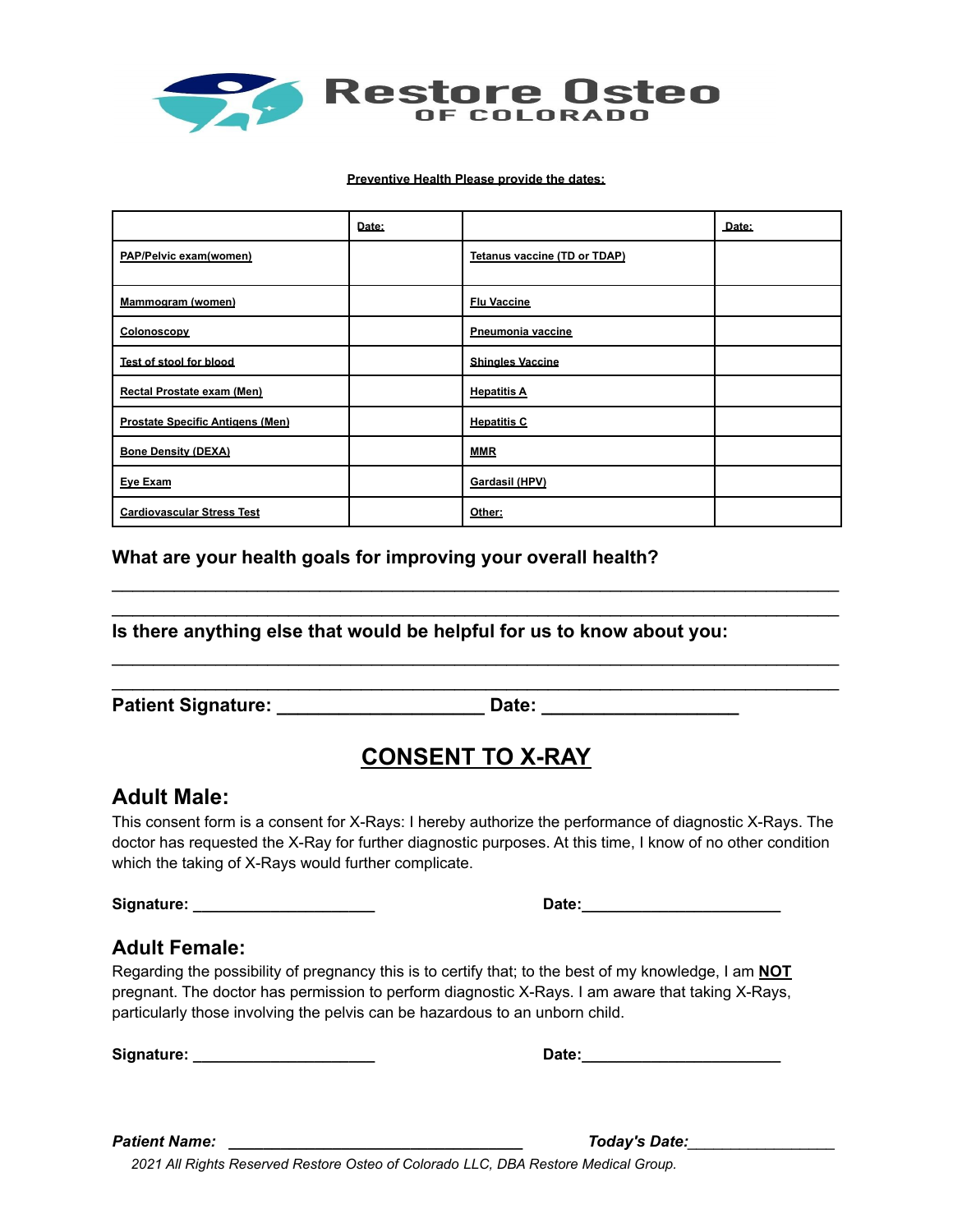

- 1. Have you experienced any knee pain recently? **Yes or No**
- 2. If so, are you having pain in the left knee? **Yes or No** Right knee? **Yes or No**
- 3. Do you experience pain in both knees at times? **Yes or No**
- 4. Have you had any x-rays or MRI done on your knees? **Yes or No** If so, where and when \_\_\_\_\_\_\_\_\_\_\_\_\_\_\_\_\_\_\_\_\_\_\_\_\_\_\_\_\_\_\_\_\_\_\_\_\_\_\_\_\_\_\_\_\_\_\_\_\_\_\_\_\_\_\_\_\_\_\_\_\_\_\_\_\_\_\_\_
- 5. Is your knee pain a result of an accident or injury that you incurred? **Yes or No**
- 6. Have you ever had any knee surgeries? **Yes or No**. If yes, when was your last surgery?

\_\_\_\_\_\_\_\_\_\_\_\_\_\_\_\_\_\_\_\_\_\_\_\_\_\_\_\_\_\_\_\_\_\_\_\_\_\_\_\_\_\_\_\_\_\_\_\_\_\_\_\_\_\_\_\_\_\_\_\_\_\_\_\_\_\_\_\_\_\_ \_\_\_\_\_\_\_\_\_\_\_\_\_\_\_\_\_\_\_\_\_\_\_\_\_\_\_\_\_\_\_\_\_\_\_\_\_\_\_\_\_\_\_\_\_\_\_\_\_\_\_\_\_\_\_\_\_\_\_\_\_\_\_\_\_\_\_\_\_\_

- 7. Have you ever been diagnosed w/arthritis of the knees? **Yes or No** Any type of osteoarthritis? **Yes or No**
- 8. Have you ever had any knee injections? **Yes or No;** If yes, when was your last injection & by whom:
- 9. Does your current knee pain affect your quality of life? **Yes or No** *For example*: does it prevent you from attending certain events or engaging in any physical activity? **Yes or No** Please explain:
- 10. Any recent falls? **Yes or No** When?\_\_\_\_\_\_\_\_\_\_\_\_\_\_\_\_\_\_\_\_\_\_\_\_\_\_\_\_\_\_\_\_\_\_\_\_\_\_\_\_
- 11. How many falls have you experienced within the last 6 months?
- 12. Are you experiencing any numbness, tingling, or burning sensation with the knee pain? **Yes or No**\_\_\_\_\_\_\_\_\_\_\_\_\_\_\_\_\_\_\_\_\_\_\_\_\_\_\_\_\_\_\_\_\_\_\_\_\_\_\_\_\_\_\_\_\_\_\_\_\_\_\_\_\_\_\_\_\_\_\_\_\_\_
- 13. Do you currently use a cane or other device to help you walk? **Yes or No** If so, what do you use?

\_\_\_\_\_\_\_\_\_\_\_\_\_\_\_\_\_\_\_\_\_\_\_\_\_\_\_\_\_\_\_\_\_\_\_\_\_\_\_\_\_\_\_\_\_\_\_\_\_\_\_\_\_\_\_\_\_\_\_\_\_\_\_\_\_\_

- 14. Have you attempted to lose weight because of the pain? **Y or N**. If you have lost weight recently, how much have you lost?\_\_\_\_\_\_\_\_\_\_\_\_ Has it helped improve your pain symptoms? **Y or N**\_\_\_\_\_\_\_\_\_\_\_\_\_\_\_\_\_\_\_\_\_\_\_\_\_\_\_\_\_\_\_\_\_\_\_\_\_\_\_\_\_\_\_\_\_\_\_\_\_\_\_\_\_\_\_
- 15. Have you ever experienced any buckling of the knees upon walking? **Y or N**
- 16. Does your current pain cause any depression? or suicidal thoughts? **Y or N**
- 17. Does your current pain interfere with your ability to sleep at night? **Y or N**
- 18. Have you attempted to use any kind of hot or cold therapies to help with the pain? **Y** or N If so, did any of this work?
- 19. Are you currently using opioids(pain medication) to assist with the pain? **Y or N** If yes, how long have you been taking the medications?
- 20. If you don't use prescribed pain medication, what kind of medication do you use? Are they helping? The state of the state of the state of the state of the state of the state of the state of the state of the state of the state of the state of the state of the state of the state of the state of the state of

\_\_\_\_\_\_\_\_\_\_\_\_\_\_\_\_\_\_\_\_\_\_\_\_\_\_\_\_\_\_\_\_\_\_\_\_\_\_\_\_\_\_\_\_\_\_\_\_\_\_\_\_\_\_\_\_\_\_\_\_\_\_\_\_\_\_\_\_\_\_

21. Do you experience any pain relief from the medications you are taking? **Y or N**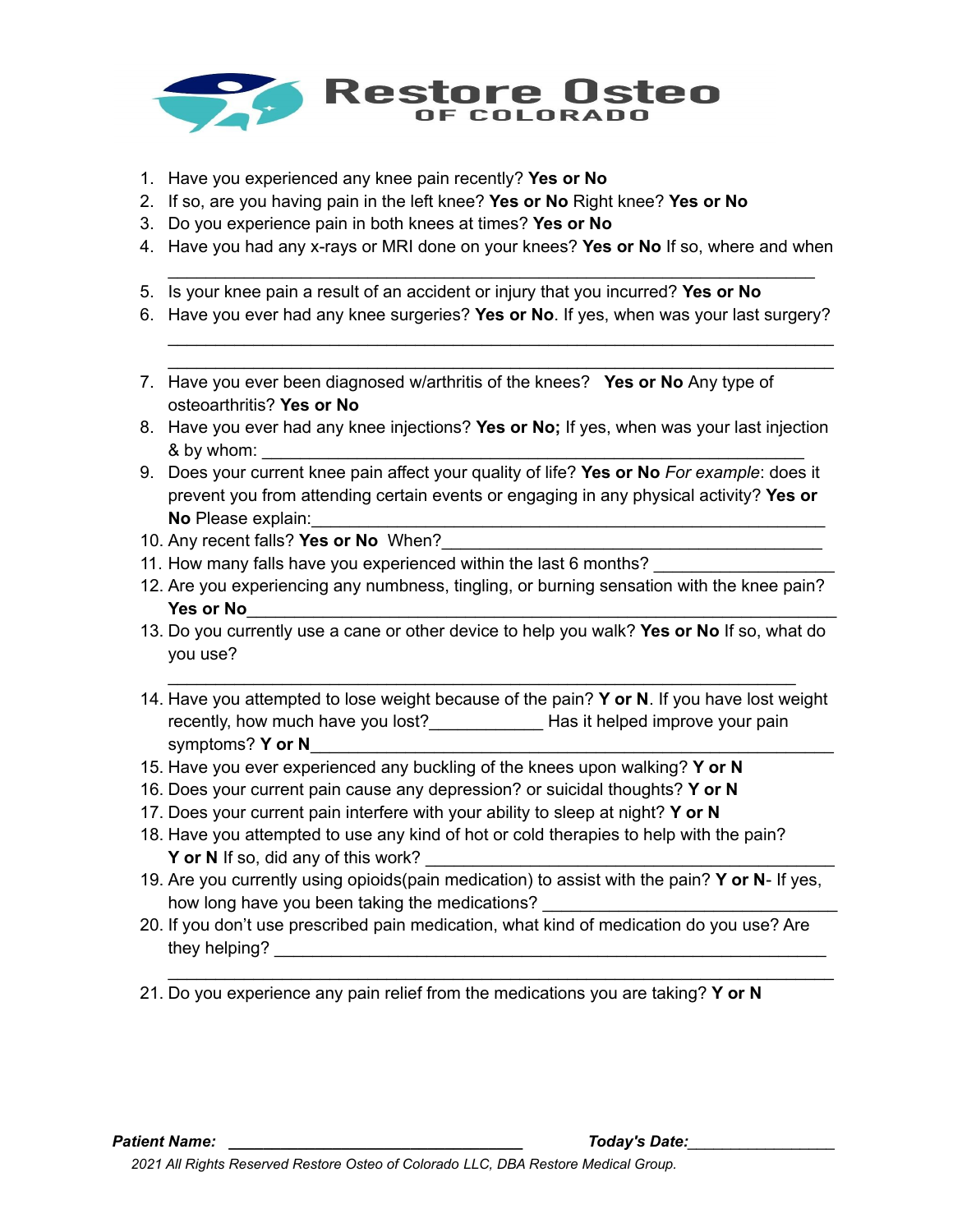

## **The Western Ontario and McMaster Universities Osteoarthritis Index (WOMAC)**

Instructions: Please rate the activities in each category according to the following scale

of difficulty: **0 = None 1 = Slight 2 = Moderate 3 = Very 4 = Extremely**

## **Circle** one number **for each activity**

| <b>PAIN</b>                                                                      |                                 |   |                                                                                                          |                       |                       |
|----------------------------------------------------------------------------------|---------------------------------|---|----------------------------------------------------------------------------------------------------------|-----------------------|-----------------------|
| Walking<br><b>Stair Climbing</b><br>At Night<br>At Rest<br><b>Weight Bearing</b> | 0<br>0<br>0<br>0<br>$\mathbf 0$ | 1 | $\overline{2}$<br>$\overline{2}$<br>$\overline{\mathbf{c}}$<br>$\overline{\mathbf{c}}$<br>$\overline{2}$ | 3<br>3<br>3<br>3<br>3 | 4<br>4<br>4<br>4<br>4 |
| <b>STIFFNESS</b>                                                                 |                                 |   |                                                                                                          |                       |                       |
| In the Morning                                                                   | 0                               | 1 | $\overline{2}$                                                                                           | 3                     | 4                     |
| In the Afternoon                                                                 | 0                               |   | $\overline{2}$                                                                                           | 3                     | 4                     |
| In the Evening                                                                   | $\mathbf{0}$                    |   | $\overline{2}$                                                                                           | 3                     | 4                     |
| PHYSICAL FUNCTION                                                                |                                 |   |                                                                                                          |                       |                       |
| <b>Going Downstairs</b>                                                          | 0                               | 1 | $\overline{2}$                                                                                           | 3                     | 4                     |
| <b>Going Upstairs</b>                                                            | $\mathbf{0}$                    |   | $\overline{2}$                                                                                           | 3                     | 4                     |
| Sitting                                                                          | 0                               | 1 | $\overline{2}$                                                                                           | 3                     | 4                     |
| <b>Rising From Sitting</b>                                                       | 0                               |   | $\overline{2}$                                                                                           | 3                     | 4                     |
| Standing                                                                         | 0                               |   | $\overline{2}$                                                                                           | 3                     | 4                     |
| Bending To Floor                                                                 | 0                               |   | $\overline{2}$                                                                                           | 3                     | 4                     |
| Walking on a Flat Surface                                                        | 0                               | 1 | $\overline{2}$                                                                                           | 3                     | 4                     |
| Getting IN/OUT of the Car                                                        | 0                               | 1 | $\overline{2}$                                                                                           | 3                     | 4                     |
| <b>Going Shopping</b>                                                            | 0                               | 1 | $\overline{2}$                                                                                           | 3                     | 4                     |
| Putting on Socks                                                                 | 0                               |   | $\overline{c}$                                                                                           | 3                     | 4                     |
| Taking Socks Off                                                                 | 0                               |   | $\overline{2}$                                                                                           | 3                     | 4                     |
| Lying in Bed                                                                     | $\mathbf{0}$                    |   | $\overline{2}$                                                                                           | 3                     | 4                     |
| Rising From the Bed                                                              | $\mathbf{0}$                    |   | $\overline{2}$                                                                                           | 3                     | 4                     |
| Getting IN/OUT of the Bath                                                       | 0                               |   | $\overline{2}$                                                                                           | 3                     | 4                     |
| Getting ON/OFF the Toilet                                                        | 0                               |   | 2                                                                                                        | 3                     | Δ                     |
| <b>Heavy Domestic Duties</b>                                                     | 0                               |   | $\overline{\mathbf{c}}$                                                                                  | 3                     | 4                     |
| <b>Light Domestic Duties</b>                                                     | 0                               | 1 | $\overline{\mathbf{c}}$                                                                                  | 3                     | 4                     |
|                                                                                  | TOTAL:                          |   | $/96 =$                                                                                                  |                       |                       |

*Patient Name: \_\_\_\_\_\_\_\_\_\_\_\_\_\_\_\_\_\_\_\_\_\_\_\_\_\_\_\_\_\_\_\_\_\_ Today's Date:\_\_\_\_\_\_\_\_\_\_\_\_\_\_\_\_\_*

*2021 All Rights Reserved Restore Osteo of Colorado LLC, DBA Restore Medical Group.*